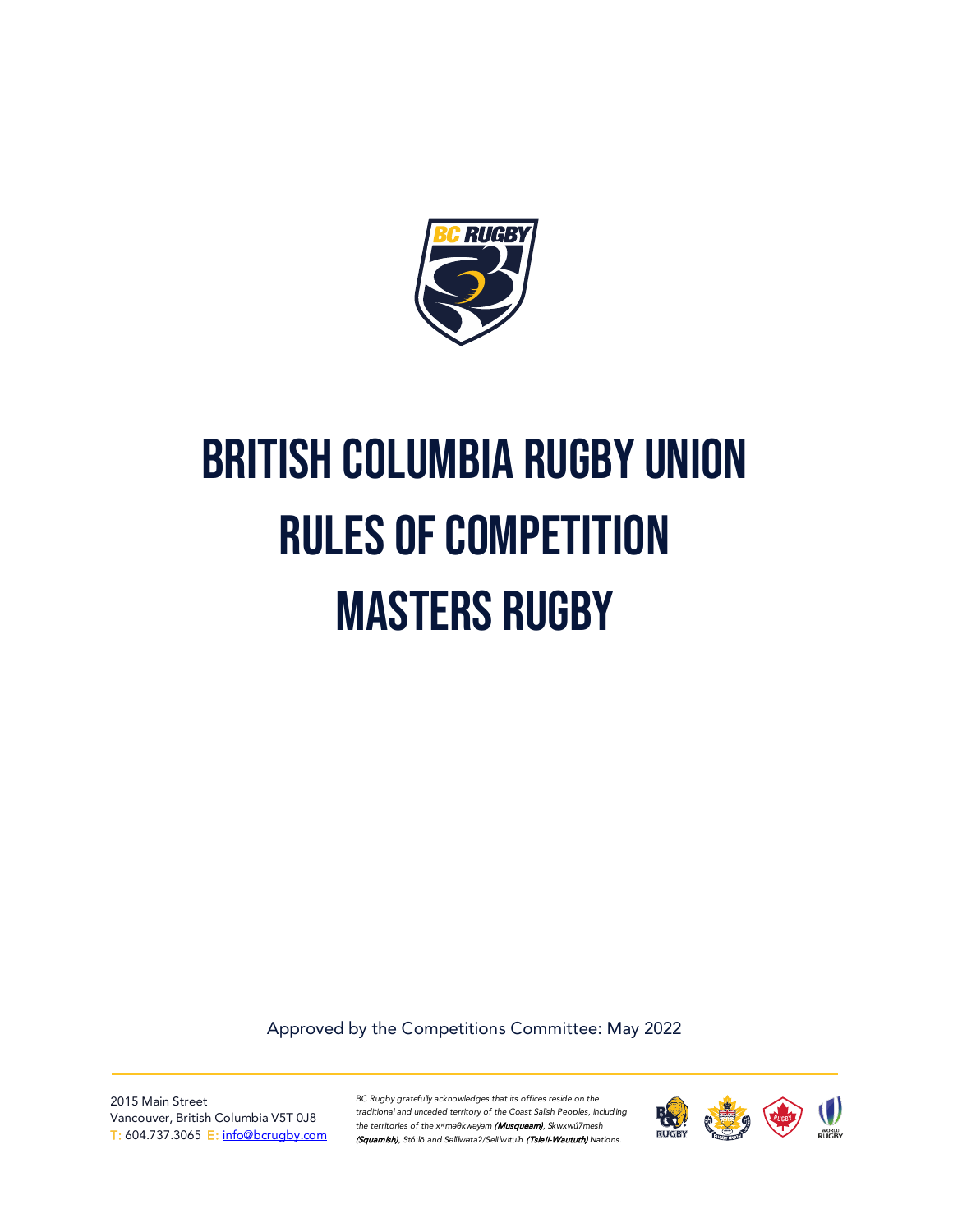

## **CONTENTS**

| Section 1 - General                    | pg. 3   |
|----------------------------------------|---------|
| Section 2 – Masters Competitions       | pg. $6$ |
| Section 3 – Team Eligibility           | pg. 8   |
| Section 4 – Player Eligibility         | pg. 9   |
| Section 5 – Match Conduct and Protocol | pg. 10  |
| Section 8 – Application for Exemptions | pg. 13  |
| Section 9 – Protests and Appeals       | pg. 14  |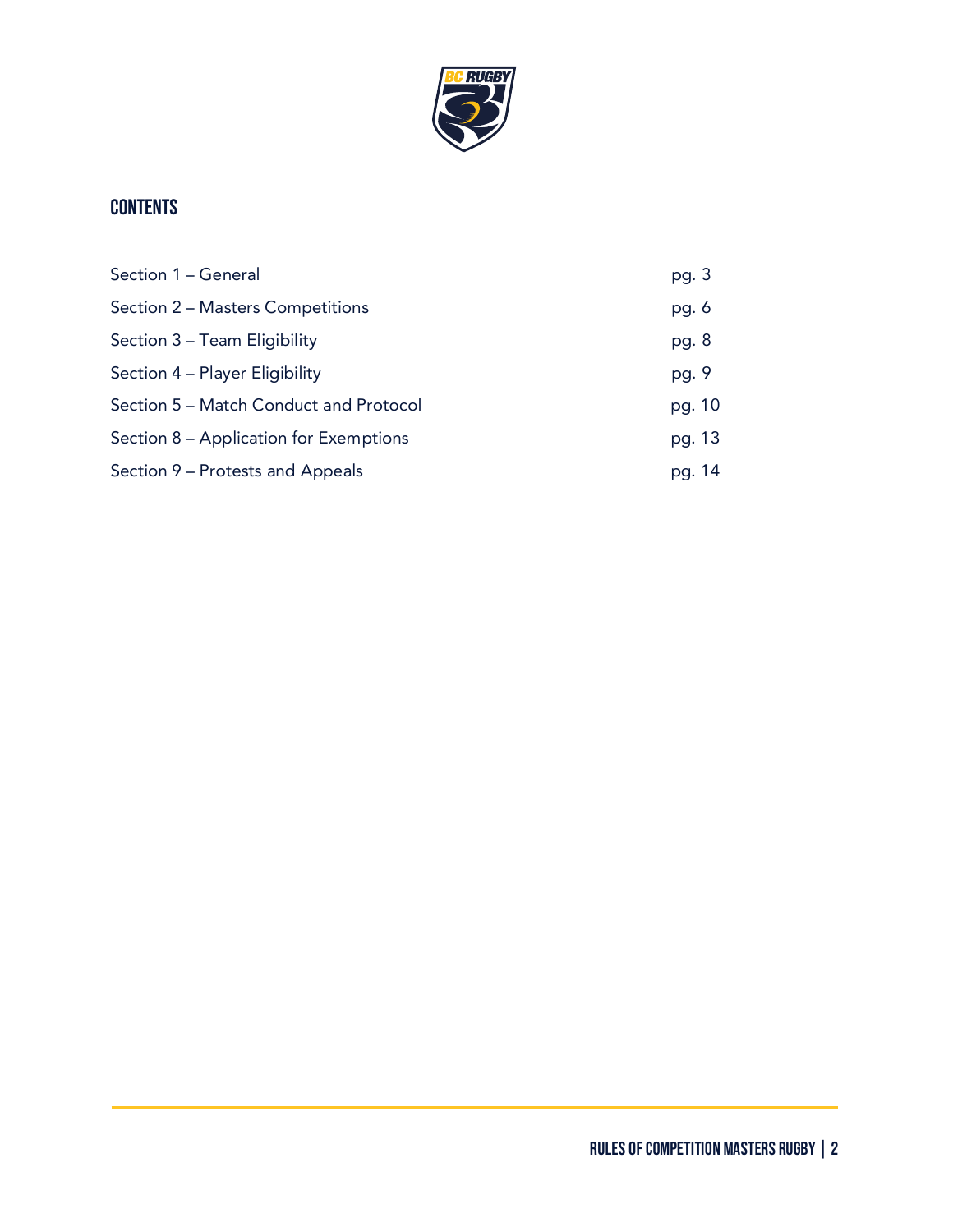

## Section 1 –General

#### 1.1 Purpose of the Rules of Competition

The purpose of the Rules is to govern the conduct of Masters level of contact Rugby Competition sanctioned or administered by BC Rugby to ensure that the sport, and its game variants, operates to the highest level of Player safety, development, and enjoyment.

The Rules of Competition are designed to support BC Rugby's Purpose of growing, developing, and managing the sport of Rugby throughout British Columbia.

#### 1.2 Application of the Rules of Competition

The Rules apply to all Masters Competitions and Tournaments owned or sanctioned by BC Rugby. All adults facilitating participation in BC Rugby Masters Competitions and Tournaments are deemed to have full knowledge and understanding of these Rules and must ensure compliance.

All Clubs, Teams and Participants are asked to abide by these Rules herein, both in spirit and as written.

#### 1.3 Guiding Principles

The following are the principles by which the Rules have been written and any scenarios not explicitly covered by the Rules will be considered in accordance with these principles, in order:

- (a) Player Safety;
- (b) Growing participation;
- (c) Respect for one's opponent(s), fair play and good sportsmanship; and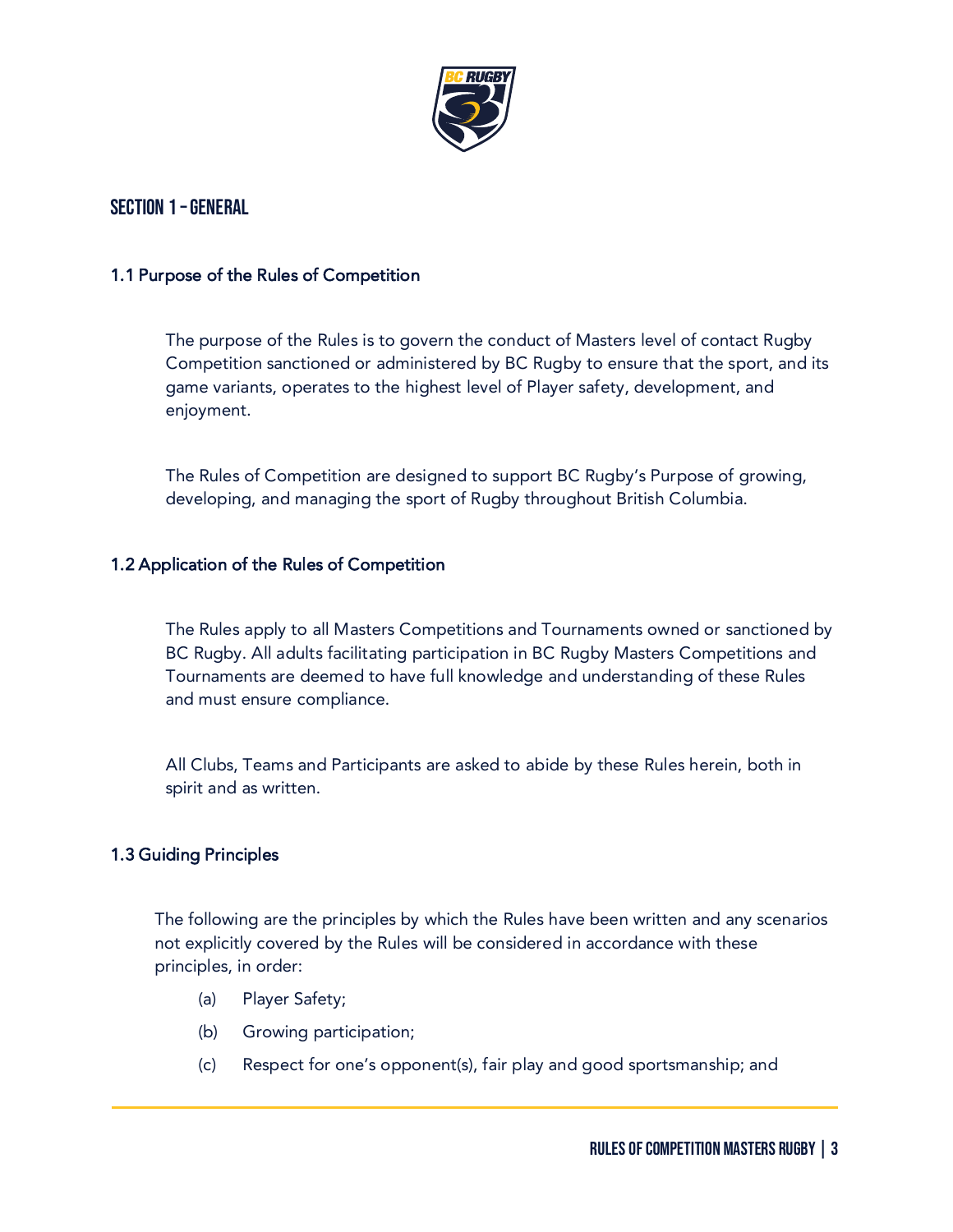

## (d) Protecting the integrity of the Competition.

All Clubs, Teams and Participants are asked to abide by these guiding principles, both in spirit and as written.

## 1.4 Definitions

- (a) BCRRS stands for the BC Rugby Referee Society and is the recognised body responsible for appointing Match Officials to Matches as requested by BC Rugby.
- (b) Club as defined by the BC Rugby Bylaws.
- (c) Competition a series of Matches held between two or more Teams in either Fifteens, Tens, Sevens or non-contact Rugby.
- (d) CMRU stands for the Cascadia Masters Rugby Union and is the collective term used for all the Masters Teams that are either part of or a Delegate Voting or Associated Members of BC Rugby.
- (e) Laws refers to the Laws of the Game as determined by World Rugby, and any applicable Law Variations as approved by Rugby Canada.
- (f) Masters Law Variations refers to the Rugby Canada approved Law Variations for Masters Rugby.
- (g) **Match** a scheduled game of Rugby.
- (h) Participant all and any person participating in BC Rugby sanctioned Competitions.
- (i) Play to take the field in a Match from either a starting or substitute position.
- (i) Player a person who Plays or is intended to Play in any Match.
- (k) Roster the list of named Players to a Team for a Match in accordance with these Rules.
- (I) **Team** as defined by BC Rugby bylaws.
- (m) Team Staff any adult appointed to coach, train, manage or provide medical services to a Team.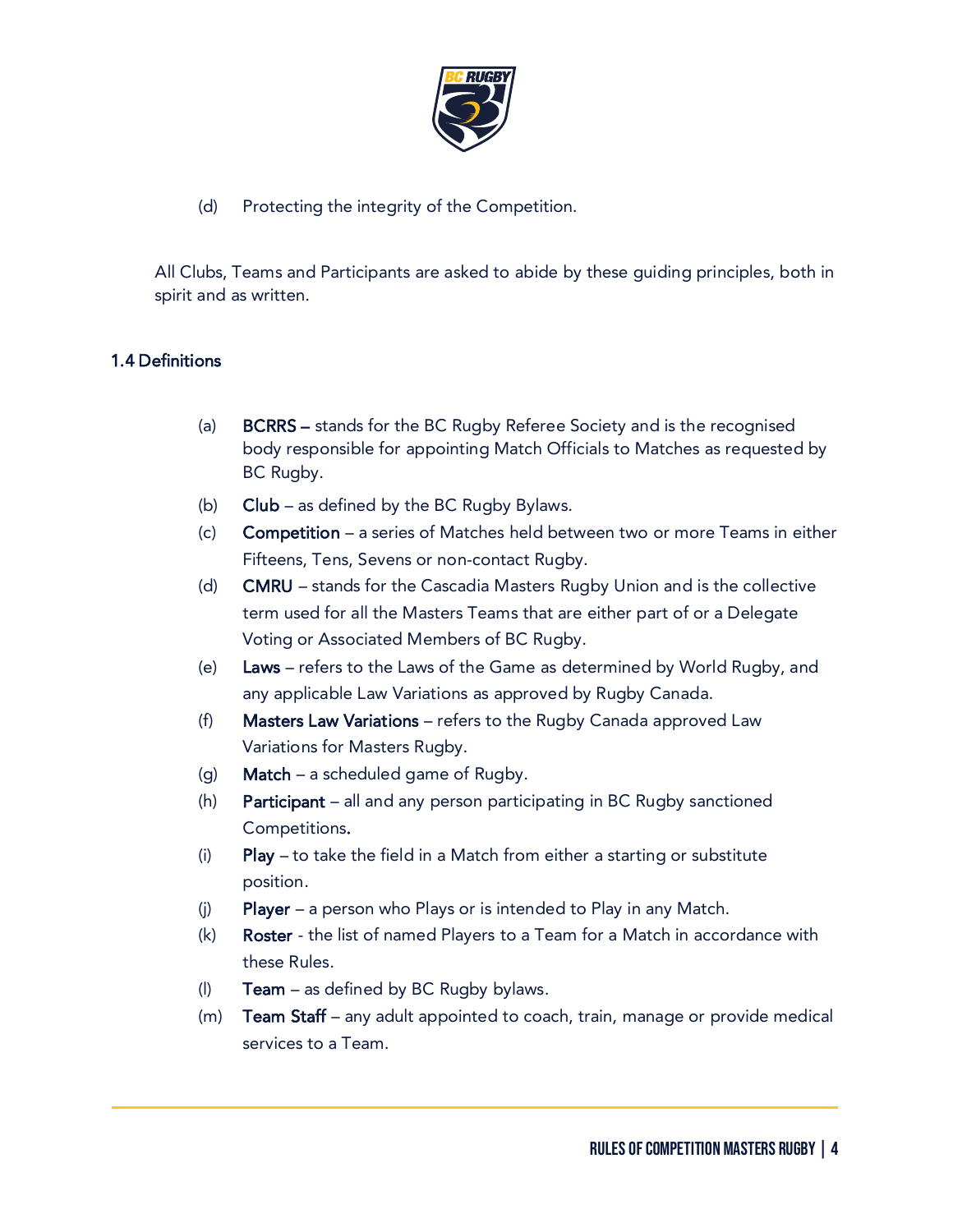

(n) Tens Rugby – the game of 10-a-side Rugby as defined by World Rugby.

## 1.5 Amendments to the Rules of Competition

The Rules of Competition may be amended from time to time by the executive of the CMRU and communicated to BC Rugby.

Material changes must be approved by the BC Rugby Competitions Committee.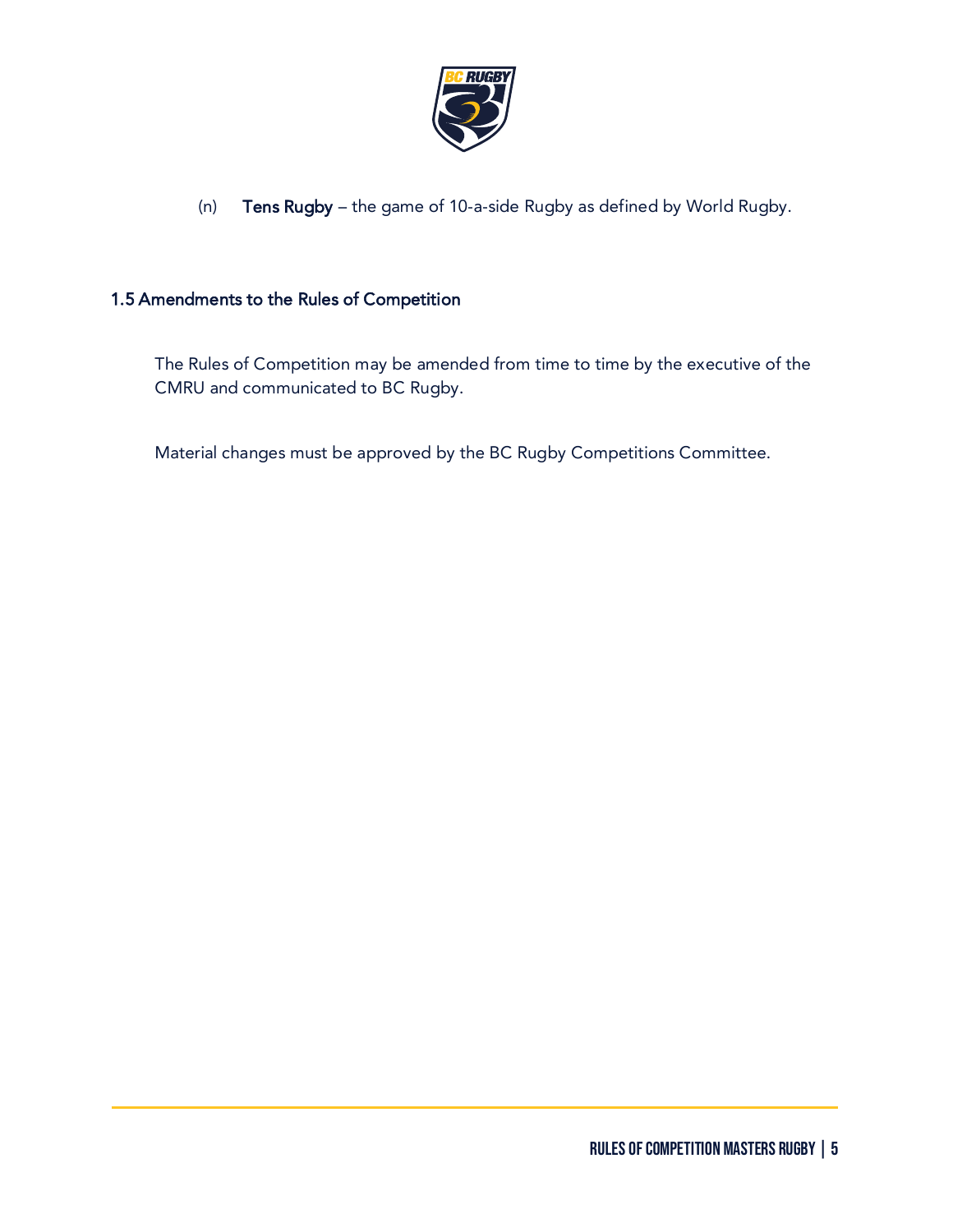

## SECTION 2 - MASTERS COMPETITIONS

#### 2.1 Objectives

The stated objectives of Masters Competitions in BC are to support:

- (a) the growth and development of rugby in BC, across genders and ages;
- (b) an inclusive game of Rugby for all ages and experience levels; and
- (c) Support the growth and development of rugby at the Club level.

## 2.2 Club Competition

Club Competition underpin and sustain playing opportunities for players of all abilities and are structured as annual Masters Competitions open to entry from Clubs sanctioned and in good standing with BC Rugby as Delegate Voting Members or Affiliated Members.

## 2.3 Other Competitions

(a) Tournaments – one-off tournaments open to entry from any sanctioned team.

## 2.4 Scheduling

BC Rugby shall delegate the responsibility of scheduling all Masters competitions to a Masters Rugby Union, such as the CMRU.

Club Competitions – Club Competitions shall be scheduled with the aim to achieving the following objectives: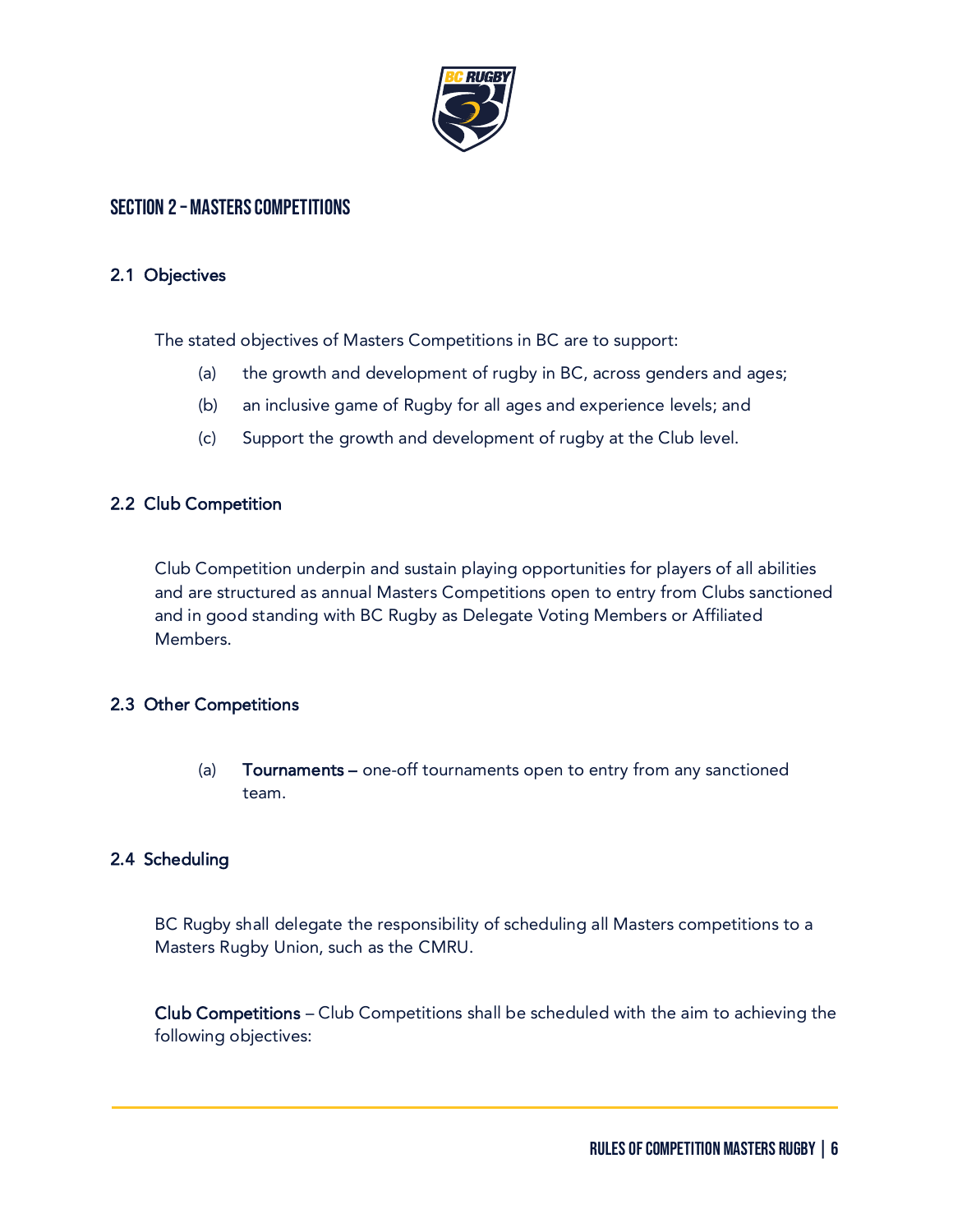

- (a) Provide fairness in home/away scheduling and parity in Teams' travelling commitments.
- (b) Provide 'bye' weekends for as many public holiday weekends as possible, not including make-up Matches.
- (c) Fairly accommodate requests from participating Clubs; and
- (d) Sustaining regional rugby and established rivalries.

#### 2.6 Venues

For any competition, matches must take place at venues that provide satisfactory facilities, which are to meet the following minimum standards:

- (a) Field of Play any playing field must continuously meet World Rugby's Law 1 including all lines and markings on the field and flag posts and, if an artificial turf field, must comply with World Rugby's Regulation 22;
- (b) Goal Posts throughout any Match, goal posts are padded to a height of not less of 1.5 metres;
- (c) Facilities any home or main field must have access to potable water and at least one usable toilet within 250 metres.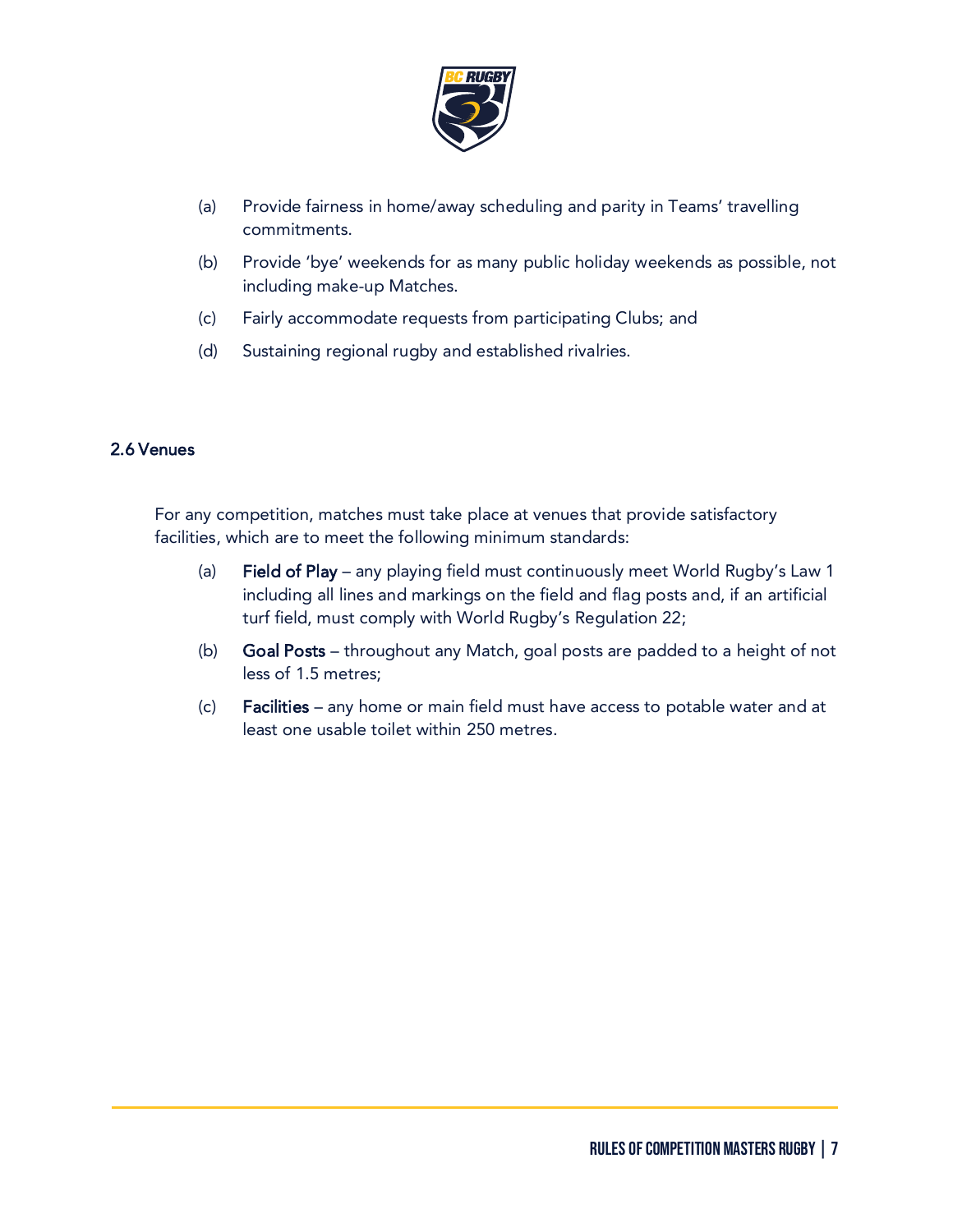

## SECTION 3 - TEAM ELIGIBILITY

#### 3.1 Masters Competitions

Unless otherwise stated, BC Rugby Masters Competitions shall be open to all Clubs that satisfy the rules of voting or affiliate membership of BC Rugby and Rugby Canada or their relevant Member Union as recognised by Rugby Canada or World Rugby.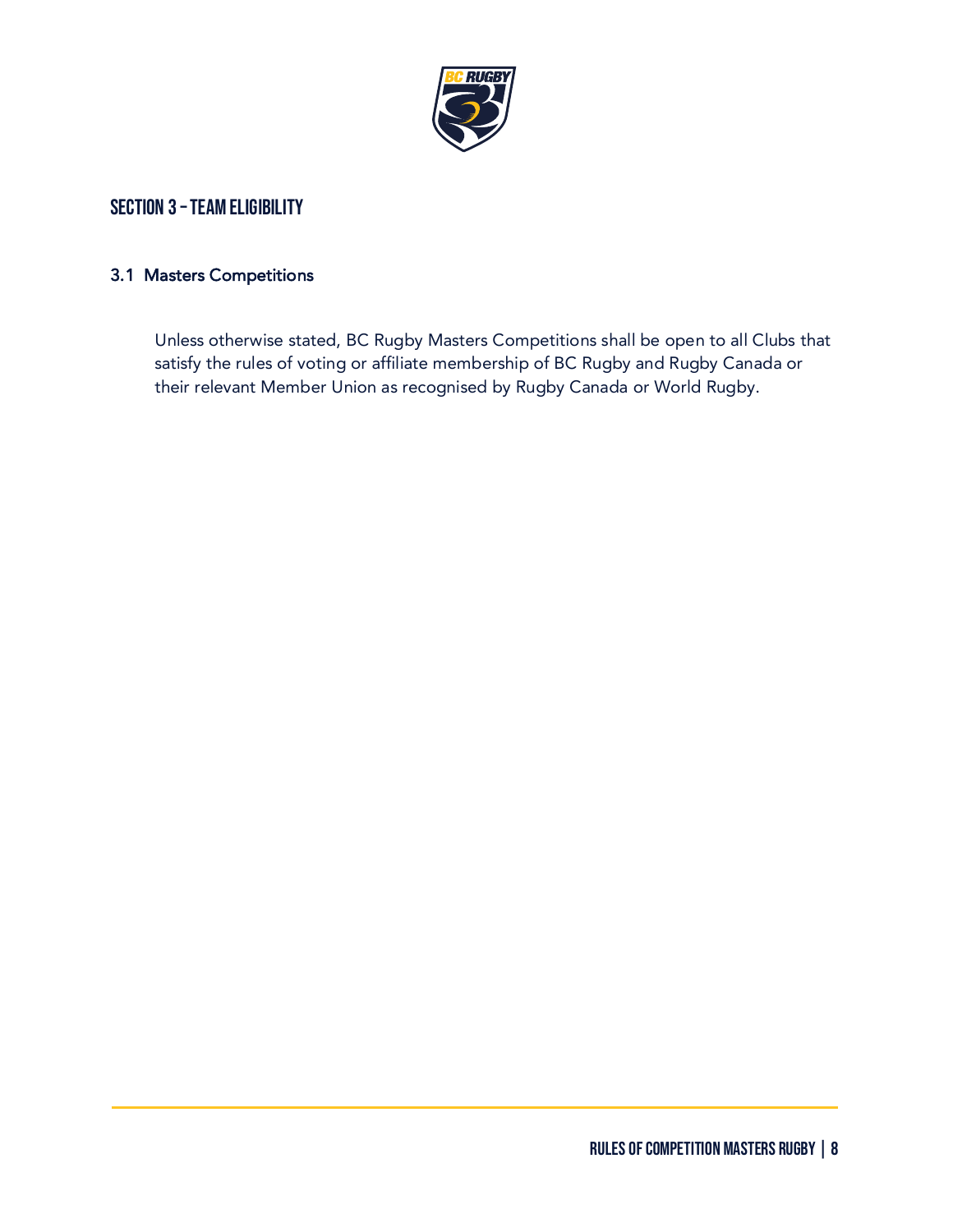

## SECTION 4 - PLAYER ELIGIBILITY

#### 4.1 All Masters Competitions

- (a) Registration all Players must be registered with the competing Club, and therefore insured, prior to Playing in any Match.
- (b) Age all Players must be aged 38 years or older, determined as of December 31.
- (c) Front Row eligibility to Play in the Front Row requires that such Players be suitably trained and experienced. Any scrum in which one or more front row Players lack suitable training and experience will be uncontested.

## 4.2 Club Competitions

- (a) Guest Players a Player may play as a guest Player for another Club during a Match without a formal transfer or loan, provided the Player is registered with BC Rugby and in good standing with his or her Club. The Guest Player should still appear on the roster submitted by the other Club.
- (b) Visitor Players a Player may be registered as a two-week visitor and must not Play more than three Masters game or one tournament.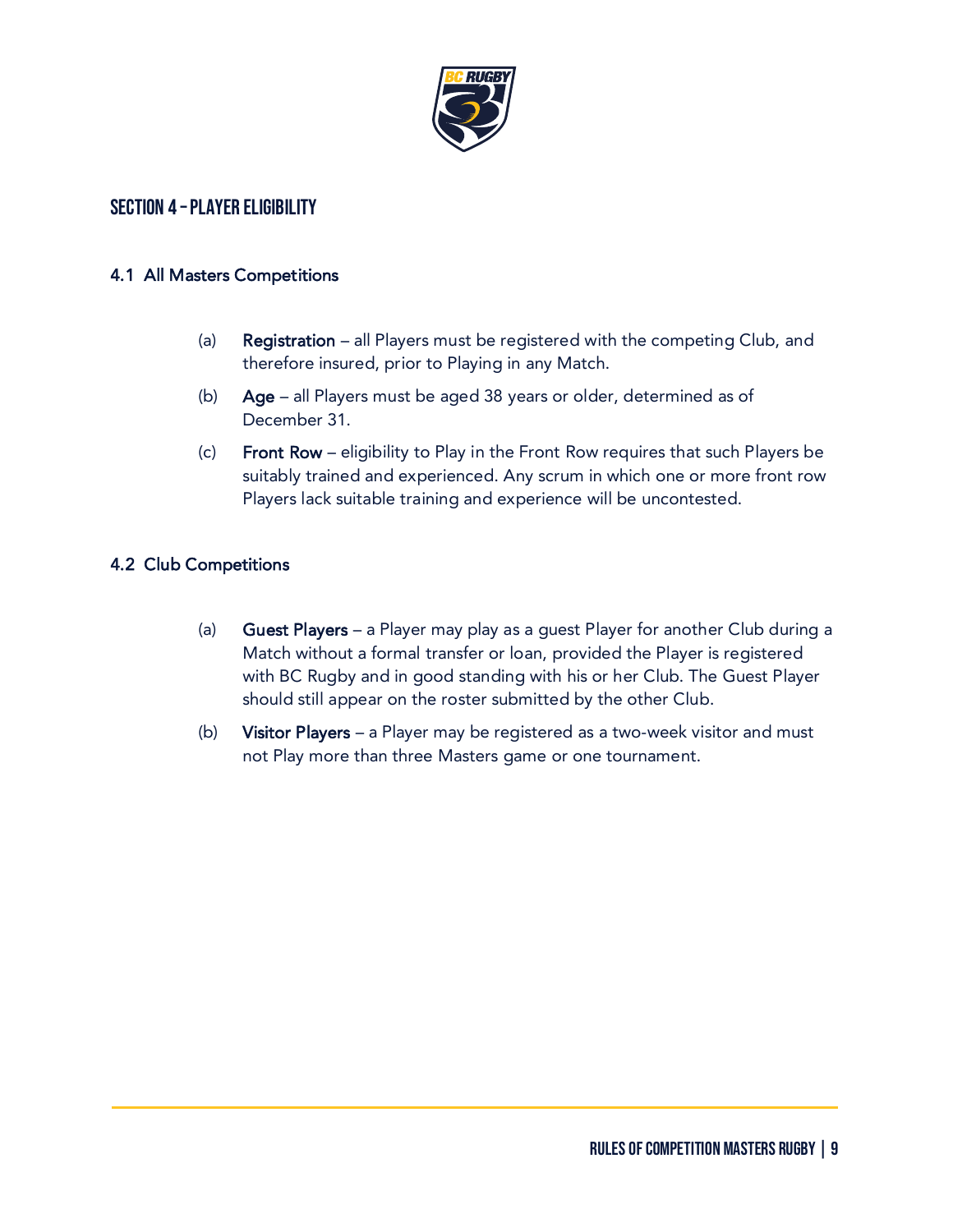

## Section 5 - Match Conduct and Protocol

#### 5.1 Endeavour to Play

Clubs and Teams alike are expected to make all efforts to play each of their scheduled Matches.

- (a) Cancellations the following circumstances may result in the cancellation of a Match and failure to reschedule and play this Match is without penalty:
	- i. Weather Conditions electrical storms and exceptionally poor weather conditions that jeopardise Player safety or make playing a Match impossible or near impossible.
	- ii. Field Closures home and alternative fields are closed within 24hrs of the scheduled kick-off time of the first scheduled Match. A Match will not be considered a cancellation if the opponent's home or alternative field is open and within 60km of the scheduled venue.
	- iii. Travel circumstances beyond control lead to travel being impossible or have delayed arrival beyond 45mins after the scheduled kick-off time.
	- iv. Other any other reasonably unforeseen, uncontrollable circumstance.

#### 5.2 Abandonment of a Match

The referee's decision regarding the need to abandon the Match for deteriorating weather or any other reason shall be final.

#### 5.3 Team Rosters

(a) For all Masters matches, Team Rosters must list all Players that participated and must be completed in full, accurate and submitted to BC Rugby.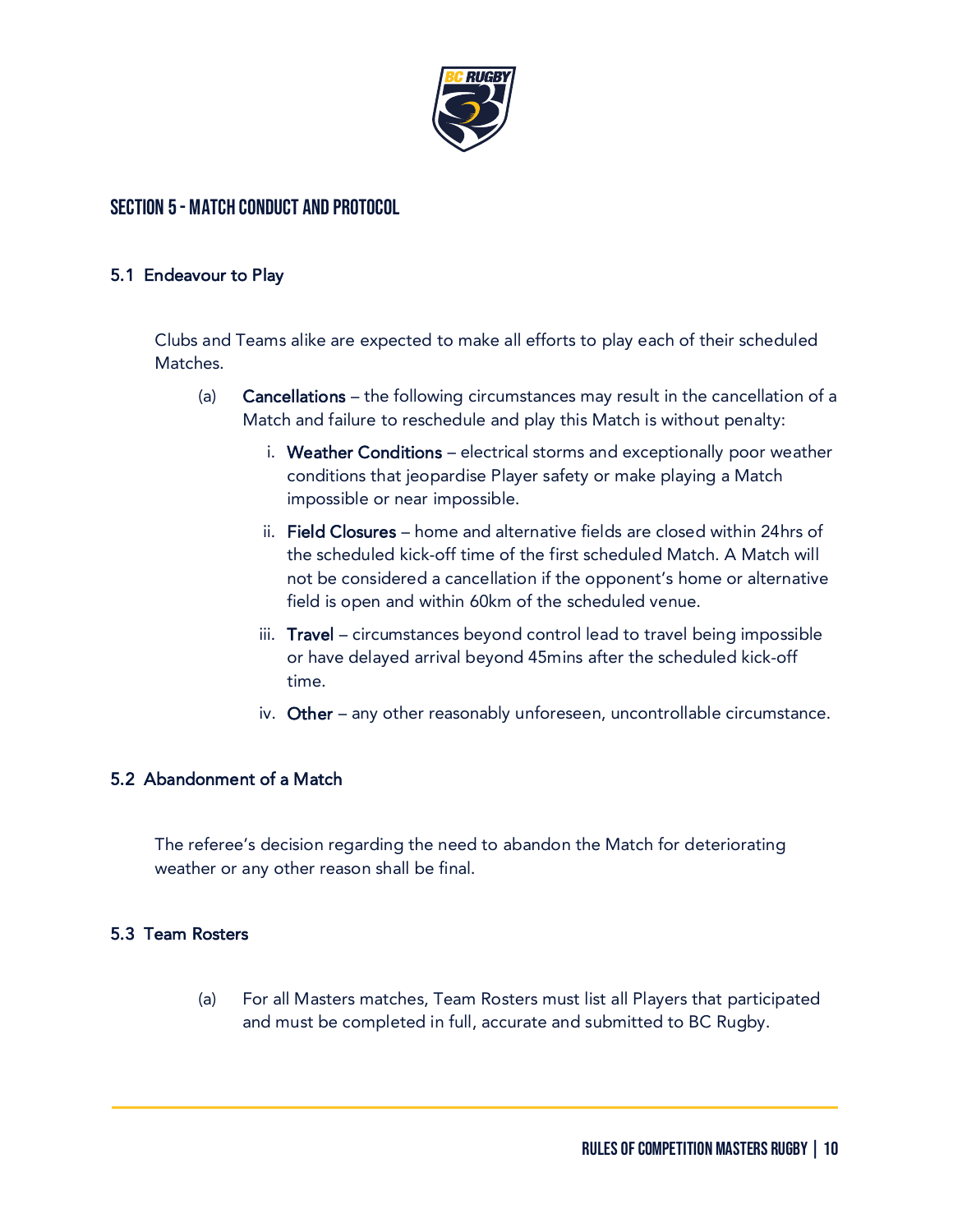

- (b) For all Masters matches, a minimum of three substitute players must be present and able to play. This may require reducing the number of players on the field, in which case, the opponent must make the same reduction.
- (c) For all Masters matches, team rosters may exceed the permitted 23-players but should not exceed the size of the opponent's team roster to such an extent as to create a safety risk.

## 5.4 Laws of the Game & Masters Variations

All Matches shall be played in accordance with World Rugby's Laws of the Game and shall comply with the rules and regulations of World Rugby, Rugby Canada, and BC Rugby. In addition, all Matches shall be played in accordance with Rugby Canada's published Masters Variations.

For further clarity, BC Rugby mandates adherence to World Rugby's Regulation 22 which applies to artificial turf Playing surfaces.

#### 5.5 Concussion Management

All Matches must adhere to World Rugby's 'Recognise and Remove' policy whereby any Player suspected of or suffering from a concussion is to be <u>immediately removed</u> from the field of play and is not permitted to return to Play that same day. Any decision to remove a Player must err on the side of caution, not certainty.

In accordance with the Laws of the Game, the appointed Match Official has absolute authority to remove a Player if they suspect that Player is suffering from a concussion.

#### 5.6 Match Day Management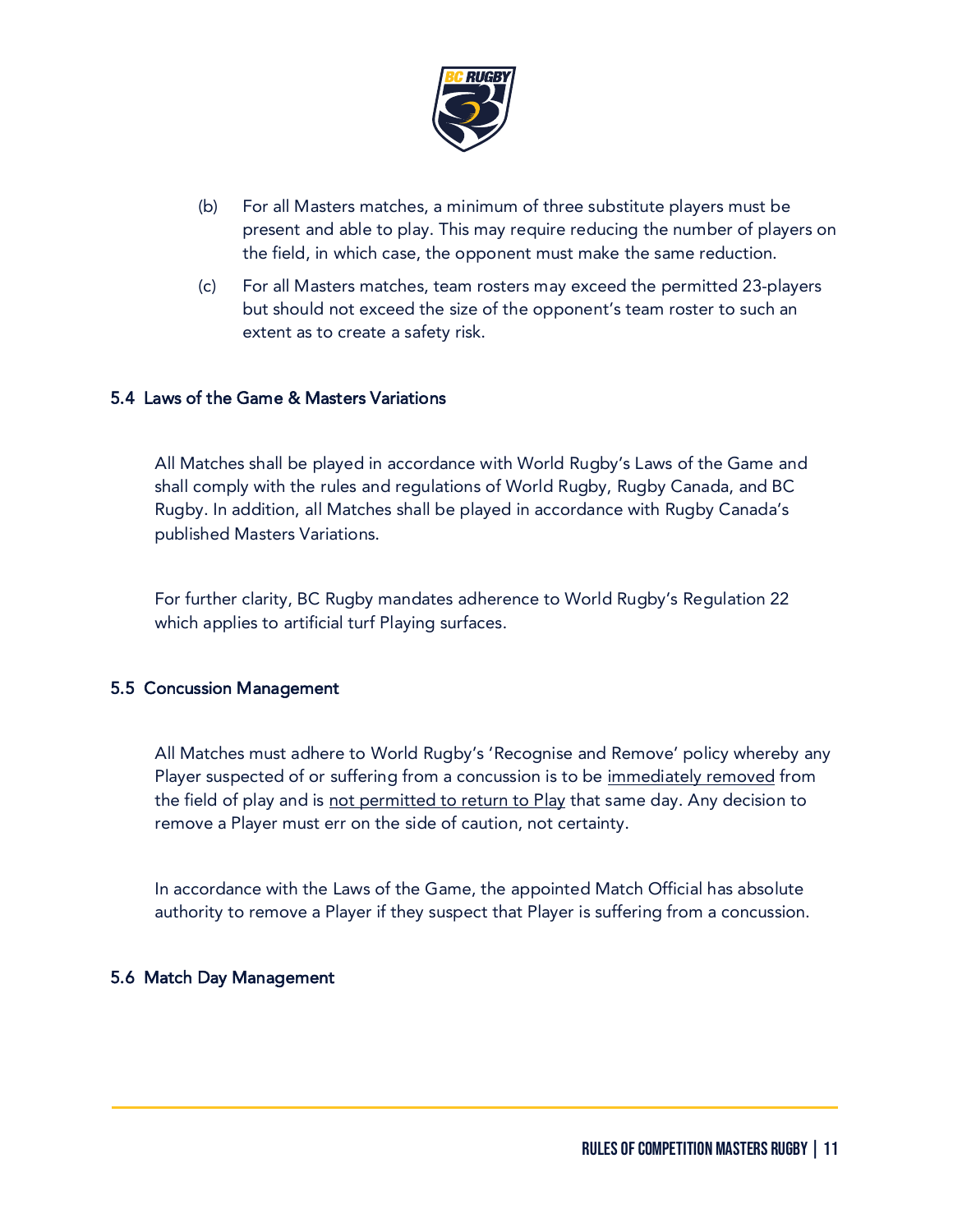

Substitutions – all Teams are permitted an unlimited number of player exchanges. That is, a removed Player may re-enter the Match as and when facilitated by a stoppage in play.

## 5.7 Reporting of Scores & Point Scorers

While scores are not kept or reported on in Masters rugby, yellow or red cards issued must be reported and will be referred to BC Rugby's Discipline Committee as required.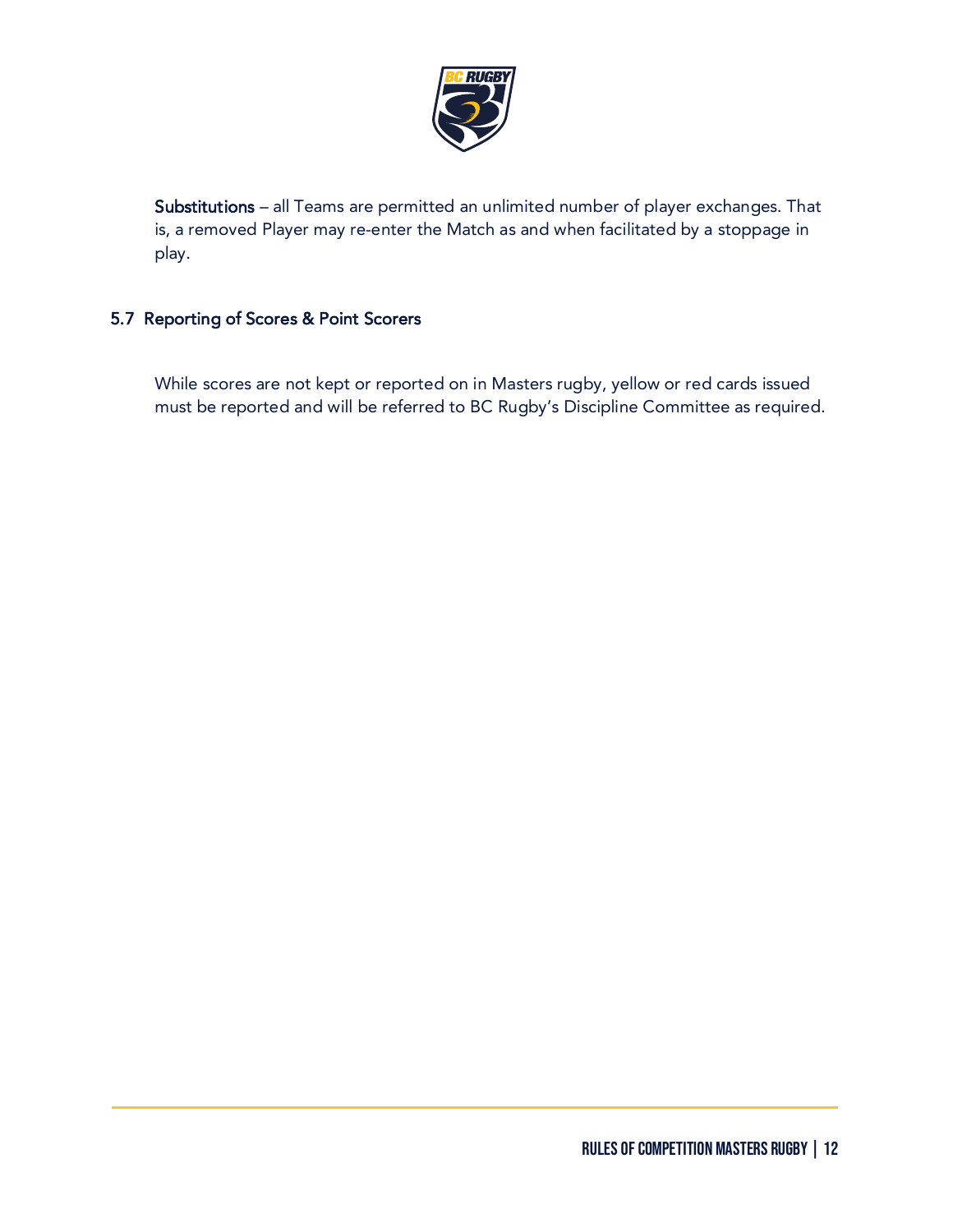

## Section 6 – APPLICATION FOR EXEMPTIONS

#### 6.1 Age Restrictions

Clubs or Teams may apply for a named player to be exempt from Rule 4.1 (b) Age Restriction by providing CMRU with a written request stating the player's age, position, and a brief overview of the need, from either the player or team perspective.

If the exemption relates to a player who is a minor, applications can be made by completing the BC Rugby [Player Exemption Form](https://bcrugby.com/wp-content/uploads/2021/10/BC-Rugby-Player-Exemption-Form.pdf) and submitting this to BC Rugby's Technical Director for approval. CMRU are not authorized to provide U19 Player Exemptions.